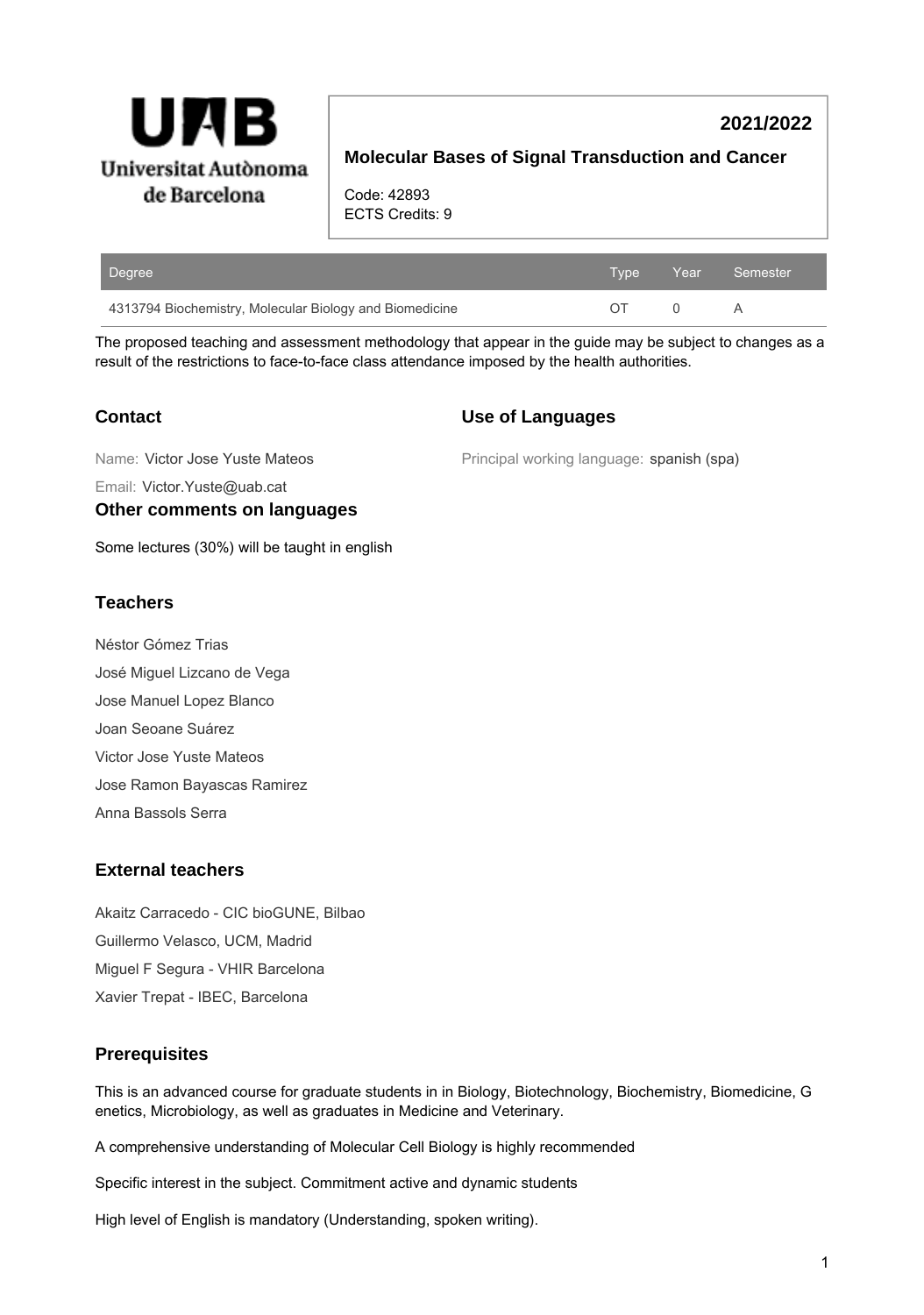# **Objectives and Contextualisation**

Providing advanced training on the molecular mechanisms involved in signal transduction pathways and in the control of cell proliferation, and how these mechanisms are altered in the cancer cell.

Reviewing and updating key concepts of the field

Defining our current knowledge on the field, as well as identifying critical issues to be investigated.

## **Competences**

- Analyse and correctly interpret the molecular mechanisms operating in living beings and identify their applications.
- Analyse and explain normal morphology and physiological processes and their alterations at the molecular level using the scientific method.
- Develop critical reasoning within the subject area and in relation to the scientific or business context.
- Identify and propose scientific solutions to problems in molecular-level biological research and show understanding of the biochemical complexity of living beings.
- Integrate contents in biochemistry, molecular biology, biotechnology and biomedicine from a molecular perspective.
- Solve problems in new or little-known situations within broader (or multidisciplinary) contexts related to the field of study.
- Use acquired knowledge as a basis for originality in the application of ideas, often in a research context.
- Use and manage bibliography and IT resources related to biochemistry, molecular biology or biomedicine.
- Use scientific terminology to account for research results and present these orally and in writing.

#### **Learning Outcomes**

- 1. Describe, in molecular terms, the mechanisms involved in signal transduction and its alteration in cancer.
- 2. Develop critical reasoning within the subject area and in relation to the scientific or business context.
- 3. Discuss cases of molecular interactions that can trigger physiological reactions.
- 4. Distinguish the mechanisms of action of antitumour drugs.
- 5. Explain how the deregulation of normal processes in a tissue (angiogenesis, metabolism) affects tumour progression and degree of malignancy.
- 6. Explain the importance of tumoral stem cells in the process of tumoral progression and the relation to to the processes of cell differentiation and cell death.
- 7. Explain, in molecular terms, the mechanisms that control the cell cycle and genomic integrity.
- 8. Solve problems in new or little-known situations within broader (or multidisciplinary) contexts related to the field of study.
- 9. Understand responses triggered by receptors of growth factors and antiproliferative factors.
- 10. Use acquired knowledge as a basis for originality in the application of ideas, often in a research context.
- 11. Use and manage bibliography and IT resources related to biochemistry, molecular biology or biomedicine.
- 12. Use scientific terminology to account for research results and present these orally and in writing.

# **Content**

Introduction (Victor J. Yuste)

Protein kinases (Nestor Gomez). Structure, classification, regulation and its role in cancer.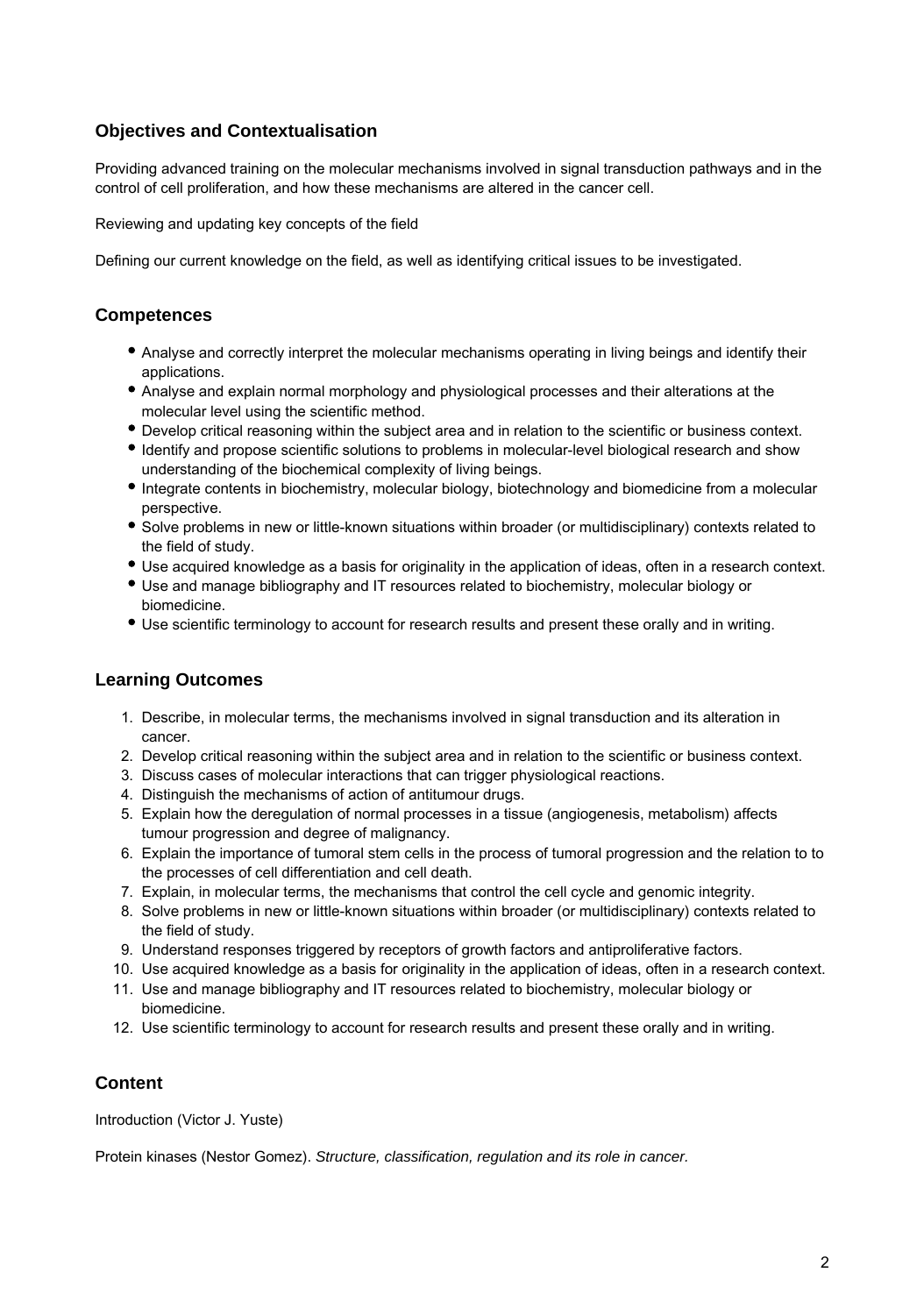MAP kinases and Protein phosphatases in cancer (Nestor Gomez). MAP kinases function. Regulation of MAP kinases activity and subcellular localization. Phosphatases: Classification, structure and regulationInhibitors. Kinases and Phosphatases in cancer

The PI3-kinase pathway (Jose Miguel Lizcano). The discovery of the PI3-kinase pathway. Role of the PI3-K signalling pathway on the activation of the AGC protein kinases Akt (PKB), and p70S6K.

mTOR and PDK1 signaling to the AGC kinases (Jose Ramon Bayascas). The PDK1 signalling network. Regulation of mTORC1 by nutrients. Insights into the regulation of mTORC2.

The stromal component of tumors (Anna Bassols). Molecular mechanisms mediating cell-cell and cell-substrate interactions. Components of the tumor stroma. How the stroma influences tumor biology and behaviour.

The LBK1-AMPK- mTOR pathway (Jose Miguel Lizcano). The signaling pathway regulated by the tumour suppressor protein kinase LKB1.

Tumor supresor genes (Jose Ramon Bayascas). Generalities. Tumor suppressor genes in cell cycle, signalling, DNA repair, DNA methylation and as microRNAs.

Apoptosis and its role in cancer tumorigenesis and resistance (Victor Yuste). Signal transduction in apoptosis. Necroapoptosis or programmed necrotic cell death. Senescence and its alteration in cell death. Apoptosis and cancer: importance of genome degradation in chemotherapy.

Cancer epigenetics (Nestor Gomez) DNA Methylation. Chromatin/Histonemodifications. Epigenetics in cancer and cell signalling.

Transcriptional and translational control and cancer (Jose Manuel López)

Therapeutic strategies (Anna Bassols) Radiotherapy. Chemotherapy. Hormone therapy. Immunotherapy. Some examples of targeted therapy.

Tumor heterogeneity (Joan Seoane, VHIO, Barcelona)

---------

\*Unless the requirements enforced by the health authorities demand a prioritization or reduction of these contents.

#### **Methodology**

Oral lectures and student homework and preparation of different topics that will be discussed at the classroom

---------

\*The proposed teaching methodology may experience some modifications depending on the restrictions to face-to-face activities enforced by health authorities.

Annotation: Within the schedule set by the centre or degree programme, 15 minutes of one class will be reserved for students to evaluate their lecturers and their courses or modules through questionnaires.

#### **Activities**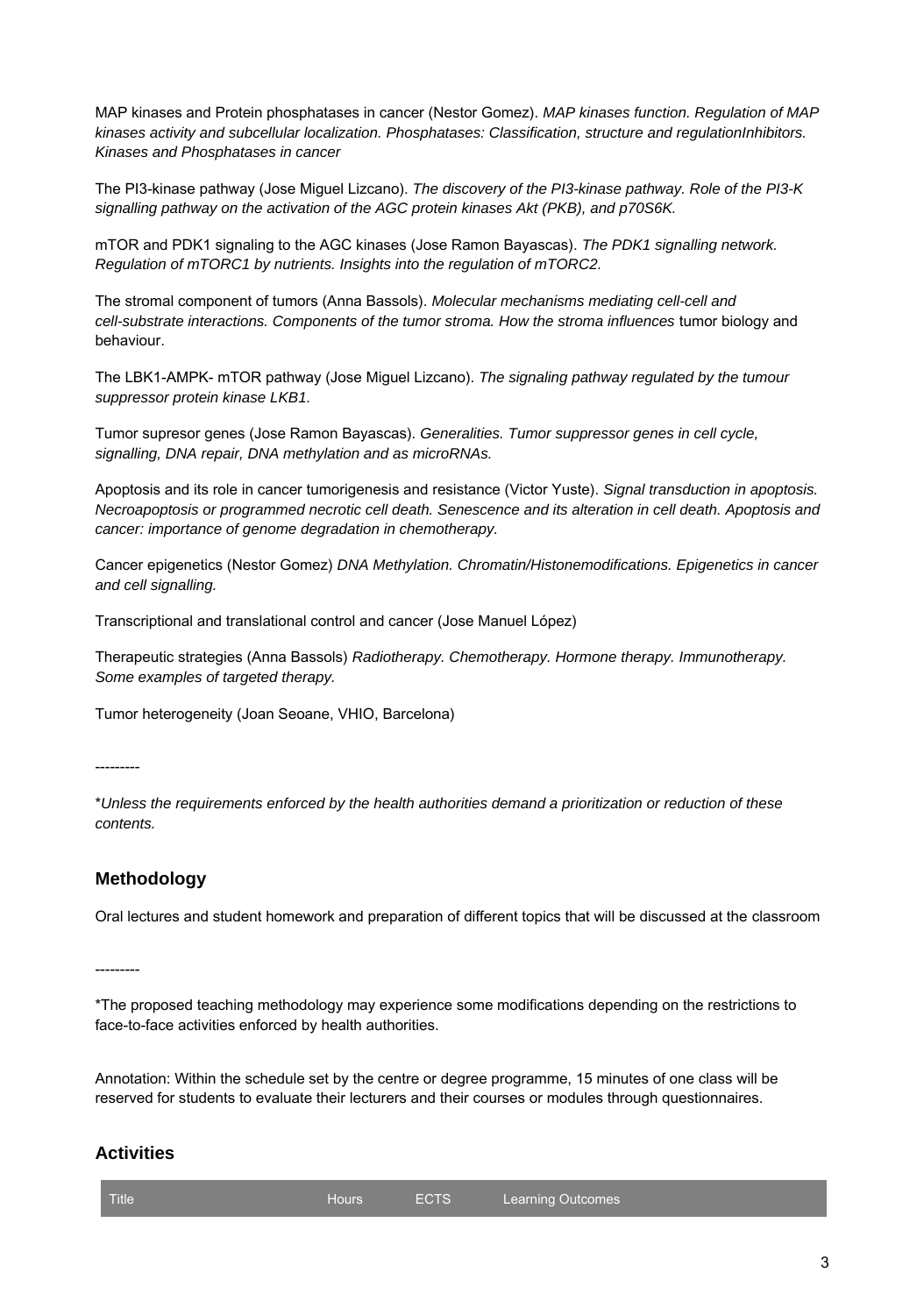| Type: Directed   |       |      |                                    |
|------------------|-------|------|------------------------------------|
| Lectures         | 45    | 1.8  | 9, 1, 4, 7, 6, 8                   |
| Type: Supervised |       |      |                                    |
| Supervised work  | 52.5  | 2.1  | 9, 1, 2, 3, 4, 5, 7, 6, 8, 11, 12  |
| Type: Autonomous |       |      |                                    |
| Homework         | 125.5 | 5.02 | 9, 1, 3, 4, 5, 7, 6, 8, 10, 11, 12 |

#### **Assessment**

Evaluation will be the result of:

1.Class attendance (minimum required: 80% class attendance and 100% attendance at external seminars)

2.Active participation/intearction during classes and seminars, by adressing questions and comments.

3.Oral presentation/defense of a journal paper.

4.Writing a scientific report

The student will not be evaluated ("Non-evaluable" mark) if misses more than 20% of the lectures, or in case she/he does not write a scientific project or she/he does not defend a journal paper.

Important: If plagiarism is detected in any of the works submitted, the student will fail the whole module!

Retake process: To be eligible for the retake process, the student should have been previously evaluated in a set of activities equaling at least two thirds of the final score of the course or module. Thus, the student will be graded as "No Avaluable" if the weighthin of all conducted evaluation activities is less than 67% of the final score.

---------

\*Student's assessment may experience some modifications depending on the restrictions to face-to-face activities enforced by health authorities.

#### **Assessment Activities**

| Title                                 | Weighting | <b>Hours</b> | <b>ECTS</b> | <b>Learning Outcomes</b>              |
|---------------------------------------|-----------|--------------|-------------|---------------------------------------|
| Oral criticism of a journal paper.    | 30%       |              | 0.04        | 9, 1, 2, 3, 4, 5, 7, 6, 8, 10, 11, 12 |
| Oral presentation of a journal paper. | 30%       |              | 0.04        | 9, 1, 2, 3, 4, 5, 7, 6, 8, 11, 12     |
| Writing a scientific report           | 40%       | 0            | 0           | 9, 1, 2, 3, 5, 7, 6, 8, 10, 11, 12    |

#### **Bibliography**

Molecular Biology of the Cell. Alberts et al. Garland Science. (2007). 5ed.

The Biology of Cancer. Weinberg. Garland Science. (2013). 2ed.

Targeting protein kinases for cancer therapy. Matthews and Gerritsen. Wiley. (2010). 1ed.